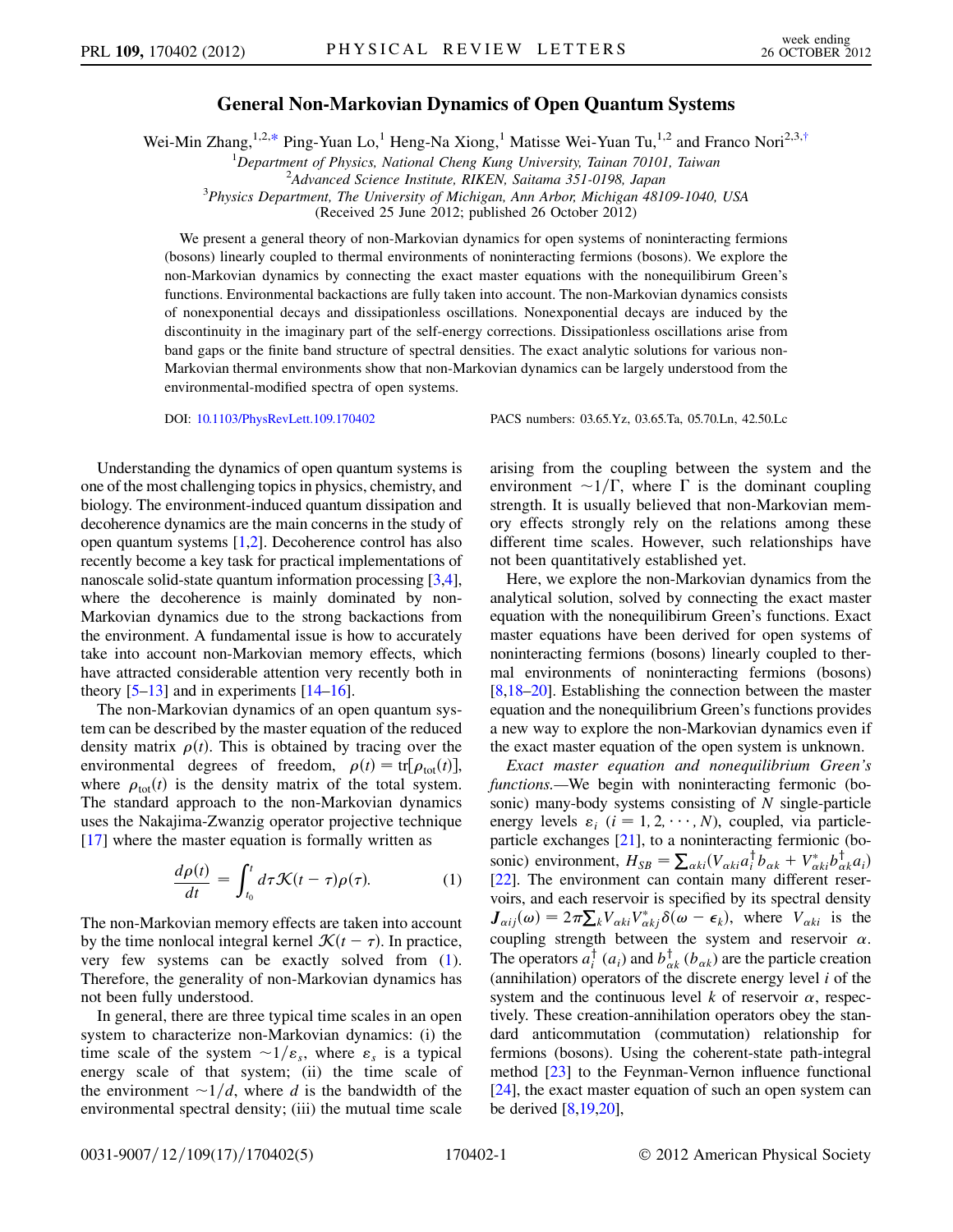<span id="page-1-1"></span>
$$
\frac{d\rho(t)}{dt} = \frac{1}{i} [\tilde{H}_S(t), \rho(t)] + \sum_{ij} {\gamma_{ij}(t)[2a_j \rho(t)a_i^{\dagger} + a_i^{\dagger} a_j \rho(t) - \rho(t)a_i^{\dagger} a_j] + \tilde{\gamma}_{ij}(t)[a_i^{\dagger} \rho(t)a_j + a_j \rho(t)a_i^{\dagger} - a_i^{\dagger} a_j \rho(t) + \rho(t)a_j a_i^{\dagger} ]}.
$$
\n(2)

<span id="page-1-0"></span>The first term in  $(2)$  $(2)$  is the unitary term with the renormalized Hamiltonian  $\tilde{H}_S(t) = \sum_{ij} \tilde{\epsilon}_{sij}(t) a_i^{\dagger} a_j$ . The second and third terms give the nonunitary discipation and fluctuations reterms give the nonunitary dissipation and fluctuations, respectively. The  $\pm$  and  $\pm$  signs in the third term correspond to the system being bosonic or fermionic. The renormalized energy levels  $\tilde{\mathbf{\varepsilon}}_s(t)$ , the time-dependent dissipation coefficient  $\gamma(t)$  and the fluctuation coefficient  $\tilde{\gamma}(t)$  in [\(2](#page-1-0)) are given by

$$
\tilde{\boldsymbol{\varepsilon}}_s(t) = \frac{i}{2} [\dot{\boldsymbol{u}}(t, t_0) \boldsymbol{u}^{-1}(t, t_0) - \text{H.c.}],
$$
\n(3a)

$$
\gamma(t) = -\frac{1}{2} [\dot{\boldsymbol{u}}(t, t_0) \boldsymbol{u}^{-1}(t, t_0) + \text{H.c.}],
$$
\n(3b)\n
$$
\tilde{\gamma}(t) = \dot{\boldsymbol{v}}(t, t) - [\dot{\boldsymbol{u}}(t, t_0) \boldsymbol{u}^{-1}(t, t_0) \boldsymbol{v}(t_0) + \text{H.c.}]
$$
\n(3c)

$$
\tilde{\boldsymbol{\gamma}}(t) = \dot{\boldsymbol{\nu}}(t, t) - [\dot{\boldsymbol{u}}(t, t_0)\boldsymbol{u}^{-1}(t, t_0)\boldsymbol{\nu}(t, t) + \text{H.c.}]. \quad (3c)
$$

In Eqs. ([3](#page-1-1)), the  $N \times N$  matrix functions  $u(t, t_0)$ and  $\mathbf{v}(t, t)$  are related to the nonequilibrium Green's functions of the system in the Schwinger-Keldysh nonequilib-rium theory [\[25](#page-4-19)[,26\]](#page-4-20),  $u_{ij}(t, t_0) = \langle [a_i(t), a_j^{\dagger}(t_0)]_{\pm} \rangle$ , and<br> $u_{ij}(t, t) = \langle a_i^{\dagger}(t), a_j(t) \rangle$  subtractive are initial atotal degree  $v_{ij}(t, t) = \langle a_j^{\dagger}(t) a_i(t) \rangle$  subtracting an initial-state dependent part [27]. These Green's functions about the Dyson dent part [\[27\]](#page-4-21). These Green's functions obey the Dyson equations,

$$
\frac{d}{d\tau}\boldsymbol{u}(\tau,t_0) + i\boldsymbol{\varepsilon}_s\boldsymbol{u}(\tau,t_0) + \int_{t_0}^{\tau} d\tau' \boldsymbol{g}(\tau,\tau')\boldsymbol{u}(\tau',t_0) = 0, \tag{4a}
$$

$$
\frac{d}{d\tau}\boldsymbol{v}(\tau,t)+i\boldsymbol{\varepsilon}_s\boldsymbol{v}(\tau,t)+\int_{t_0}^{\tau}d\tau'\boldsymbol{g}(\tau,\tau')\boldsymbol{v}(\tau',t)=\int_{t_0}^{t}d\tau'\tilde{\boldsymbol{g}}(\tau,\tau')\boldsymbol{u}^{\dagger}(\tau',t_0),
$$
\n(4b)

<span id="page-1-3"></span>subjected to the boundary conditions  $u(t_0, t_0) = 1$  and  $\mathbf{v}(t_0, t) = 0$  with  $t_0 \le \tau \le t$ , where  $\varepsilon_s$  is a  $N \times N$  matrix given by the bare single-particle energy levels of the sysgiven by the bare single-particle energy levels of the system. The self-energy corrections,  $g(\tau, \tau')$  and  $\tilde{g}(\tau, \tau')$ ,<br>which take into account all the backactions from the enviwhich take into account all the backactions from the environment, are expressed explicitly by

<span id="page-1-2"></span>
$$
g(\tau, \tau') = \sum_{\alpha} \int \frac{d\omega}{2\pi} J_{\alpha}(\omega) e^{-i\omega(\tau - \tau')}, \tag{5a}
$$

$$
\tilde{g}(\tau,\tau') = \sum_{\alpha} \int \frac{d\omega}{2\pi} J_{\alpha}(\omega) f_{\alpha}(\omega) e^{-i\omega(\tau-\tau')}, \quad (5b)
$$

where the function  $f_{\alpha}(\omega) = [e^{\beta_{\alpha}(\omega - \mu_{\alpha})} \mp 1]^{-1}$  is the<br>Bose-Einstein (Fermi-Dirac) distribution of bosonic (fer-Bose-Einstein (Fermi-Dirac) distribution of bosonic (fermionic) reservoir  $\alpha$  at the initial time  $t_0$ . Equations ([2](#page-1-0))–[\(5\)](#page-1-2) establish a rigorous connection between the known exact master equation and the nonequilibrium Green's functions for open systems we concern.

General solutions of non-Markovian dynamics.— Different from the Nakajima-Zwanzig master equation, the exact master equation ([2](#page-1-0)) is local in time, characterized by the dissipation and the fluctuation coefficients,  $\gamma(t)$  and  $\tilde{\gamma}(t)$ . Non-Markovian memory effects are manifested as follows: (i) The coefficients  $\gamma(t)$  and  $\tilde{\gamma}(t)$  are microscopically and nonperturbatively determined by the nonequilibrium Green's functions from the Dyson equations ([4\)](#page-1-3). The non-Markovian memory effect is fully coded into the homogenous nonlocal time integrals in [\(4\)](#page-1-3) with the integral kernel  $g(\tau, \tau')$ . In other words, the self-energy correction  $g(\tau, \tau')$  serves as a memory kernel that count all the back $g(\tau, \tau')$  serves as a memory kernel that count all the back-<br>actions from the environment (ii) The coefficients  $v(t)$  and actions from the environment. (ii) The coefficients  $\gamma(t)$  and  $\tilde{\gamma}(t)$  are constrained by the nonequilibrium fluctuationdissipation theorem. The inhomogenous nonlocal time in-tegral in [\(4b\)](#page-1-3) with the integral kernel  $\tilde{g}(\tau, \tau')$ , depicts<br>the fluctuation arisen from the environment. Because the fluctuation arisen from the environment. Because  $\mathbf{v}(t_0, t) = 0$ , we can analytically solve Eq. ([4b](#page-1-3)),

<span id="page-1-5"></span>
$$
\boldsymbol{v}(\tau,t)=\int_{t_0}^{\tau}d\tau_1\int_{t_0}^{t}d\tau_2\boldsymbol{u}(\tau,\tau_1)\tilde{\boldsymbol{g}}(\tau_1,\tau_2)\boldsymbol{u}^{\dagger}(t,\tau_2). \quad (6)
$$

This solution shows that Eq.  $(3c)$  $(3c)$  is a generalized nonequilibrium fluctuation-dissipation theorem in the time domain (the reduction to the equilibrium fluctuation-dissipation theorem is given in the Supplemental Material, Ref. [\[22\]](#page-4-15)). The fluctuation-dissipation theorem is a consequence of the unitarity of the whole system. It guarantees the positivity of the reduced density matrix during the non-Markovian time evolution.

Based on the above intrinsic features of open quantum systems, we can now explore the general properties of non-Markovian dynamics. From Eqs. ([3](#page-1-1)), we can express the Green's function  $u(t, t_0)$  in terms of the dissipation coefficient  $\gamma(t)$  as

$$
\boldsymbol{u}(t,t_0) = \mathcal{T} \exp\biggl\{-\int_{t_0}^t d\tau [i\tilde{\boldsymbol{\varepsilon}}(\tau) + \boldsymbol{\gamma}(\tau)]\biggr\},\qquad(7)
$$

where  $T$  is the time-ordering operator. This solution indicates that  $u(t, t_0)$  fully determines the dissipation dynamics of the system. However, due to the time dependence of the dissipation coefficients, the detailed dissipation dynamics can vary significantly for different environments.

Explicitly, Eq. ([5\)](#page-1-2) show that  $g(\tau, \tau') = g(\tau - \tau')$ <br>d  $\tilde{\sigma}(\tau, \tau') = \tilde{\sigma}(\tau - \tau')$  Thus we can write  $u(t, t_0) =$ and  $\tilde{g}(\tau, \tau') = \tilde{g}(\tau - \tau')$ . Thus we can write  $u(t, t_0) =$ <br> $u(t - t_0)$ . Using the modified Laplace transform  $U(\tau) =$  $u(t - t_0)$ . Using the modified Laplace transform  $U(z) =$  $\int_{t_0}^{\infty} dt \boldsymbol{u}(t) e^{iz(t-t_0)}$ , it is easy to obtain

$$
U(z) = \frac{i}{z\mathbf{I} - \boldsymbol{\varepsilon}_s - \boldsymbol{\Sigma}(z)},
$$
\n(8)

<span id="page-1-4"></span>where **I** is the identity,  $\Sigma(z)$  is the Laplace transform of the self-energy correction,

$$
\Sigma(z) = \sum_{\alpha} \int \frac{d\omega}{2\pi} \frac{J_{\alpha}(\omega)}{z - \omega} z^{\frac{-\omega + i0^+}{2}} \Delta(\omega) \mp i \sum_{\alpha} \frac{J_{\alpha}(\omega)}{2}, \quad (9)
$$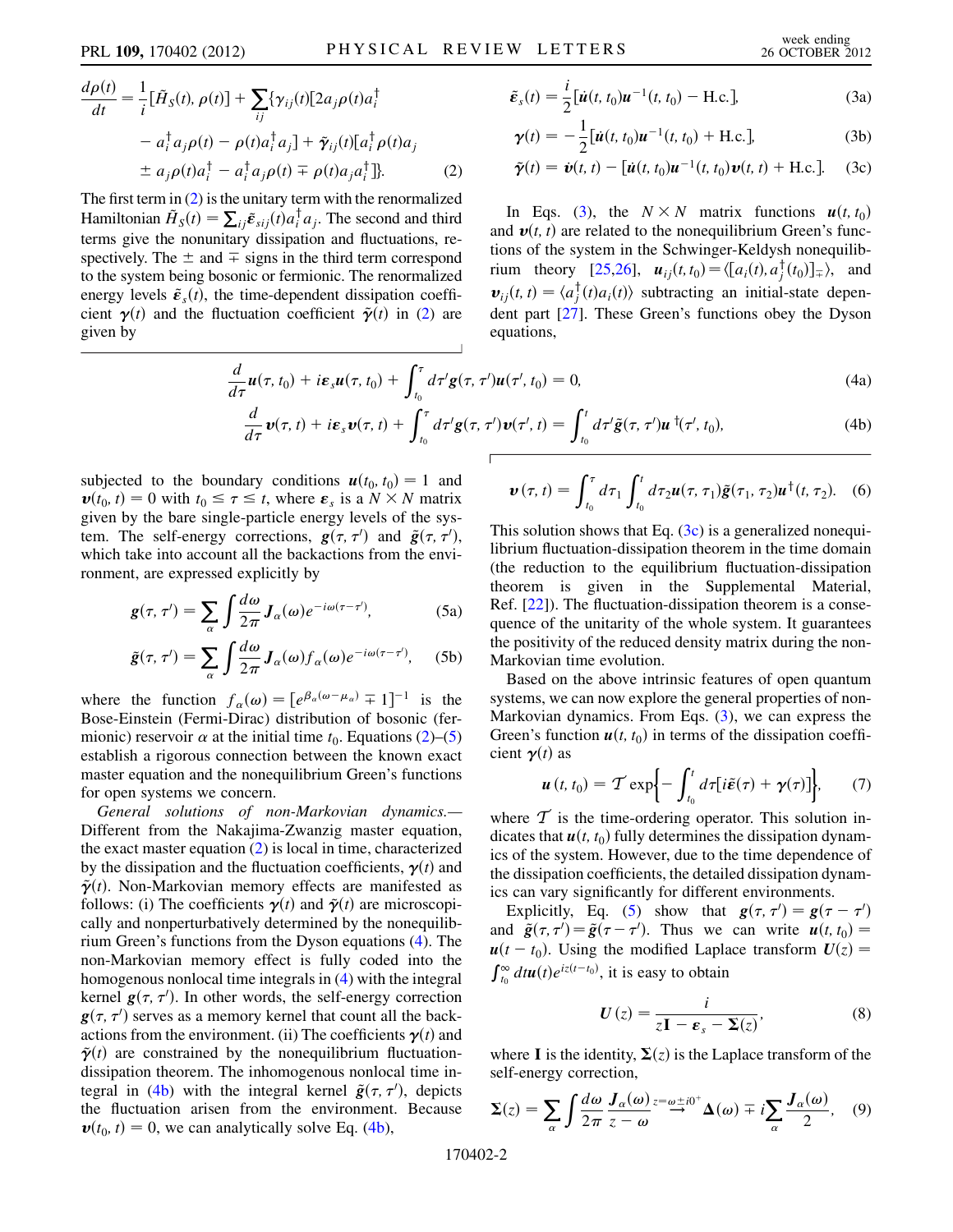and  $\Delta(\omega) = \sum_{\alpha} P \int \frac{d\omega'}{2\pi}$ <br>integral. It can be shown  $\frac{J_a(\omega')}{\omega - \omega'}$  is the principal value of the<br>that the general solution of  $u(t, t_0)$ integral. It can be shown that the general solution of  $u(t, t_0)$ is given by

<span id="page-2-0"></span>
$$
\mathbf{u}(t-t_0) = \sum_i Z_i e^{-i\omega_i(t-t_0)} + \sum_k \int_{B_k} \frac{d\omega}{2\pi} \left[ U(\omega + i0^+) \right] - U(\omega - i0^+) ]e^{-i\omega(t-t_0)}.
$$
 (10)

The first term in ([10](#page-2-0)) corresponds to localized modes with poles  $\{\omega_i\}$  located at the real z axis with  $\sum_{\alpha} J_{\alpha}(\omega) = 0$ .<br>The coefficients  $\{Z_i\}$  are the corresponding residues. The The coefficients  $\{Z_i\}$  are the corresponding residues. The localized modes exist only when the environmental spectral density has band gaps or a finite band; i.e.,  $\sum_{\alpha} J_{\alpha}(\omega)$ <br>vanishes in some frequency regions: see Fig. 1. These vanishes in some frequency regions; see Fig. [1](#page-2-1). These localized modes do not decay, and give dissipationless non-Markovian dynamics. The second term in [\(10\)](#page-2-0) is the contribution from the branch cuts  ${B_k}$ , due to the discontinuity of  $\Sigma(z)$ , so does  $U(z)$ , across the real axis on the complex space z; see Eq.  $(9)$  $(9)$ . The branch cuts usually generate nonexponential decays [\[28\]](#page-4-22), which is another significance of the non-Markovian dynamics. When the system is weakly coupled to the environment, the nonexponential decays are reduced to exponential-like decays.

Equation [\(10\)](#page-2-0) provides indeed a general solution of the non-Markovian dissipation dynamics. It shows that the non-Markovian dissipation dynamics consists of nonexponential decays plus dissipationless localized modes. Such a solution for the two-point Green's function  $u(t, t_0)$  is generic and can be proven from the quantum field theory [\[29](#page-4-23)], even if particle-particle interactions are included.

The Green's function  $u(t, t_0)$  reveals the general non-Markovian dissipation dynamics. The non-Markovian fluctuation dynamics are constrained by the fluctuationdissipation theorem via the Green's function  $v(t, t)$  of ([6\)](#page-1-5). Thus, the whole picture of non-Markovian dynamics is fully characterized by the dissipation and fluctuation coefficients of  $(3)$ . The nonexponential decay part of  $(10)$ makes the dissipation coefficient  $\gamma(t)$  oscillate between positive and negative values, representing the backflow of information from the system to the environment [\[9,](#page-4-24)[10\]](#page-4-25). Nonexponential decays alone give  $\gamma(t)$  a nonzero asymptotical value. If there are localized modes,  $\gamma(t)$  will vanish in the steady-state limit, resulting in dissipationless oscillations. In the weak coupling region,  $\gamma(t)$  can still be time dependent but keeps positive, the corresponding dynamics give simple exponential-like decays, observed

<span id="page-2-1"></span>

FIG. 1 (color online). A schematic pole structure of the Green's function  $U(z)$ . The red-shaded regimes on the real z axis correspond to  $\sum_{\alpha} J_{\alpha}(z) \neq 0$ .

mainly in the Markovian limit. Furthermore, Eqs. ([3c\)](#page-1-1) and [\(6\)](#page-1-5) together show that except for the initial environmental temperature dependence, the time dependence of the fluctuation coefficient  $\tilde{\gamma}(t)$  behaves similar to  $\gamma(t)$ , due to the fluctuation-dissipation theorem. In conclusion, non-Markovian dynamics can be fully understood from the solution of the Green's function  $u(t, t_0)$ .

Examples and discussion.—To be more specific, let us first examine the non-Markovian dynamics of a singlemode bosonic nanosystem, such as a nanophotonic or optomechanical resonator, coupled to a general non-Markovian environment with spectral density

$$
J(\omega) = 2\pi \eta \omega \left(\frac{\omega}{\omega_c}\right)^{s-1} \exp\left(-\frac{\omega}{\omega_c}\right),\tag{11}
$$

where  $\eta$  is the coupling constant between the system and the environment, and  $\omega_c$  is the frequency cutoff. When  $s = 1,$  <1, and >1, the corresponding environments are Ohmic, sub-Ohmic, and super-Ohmic, respectively [[30\]](#page-4-26). Following the above general procedure, the analytical solution of the non-Markovian dissipation dynamics is given by (setting  $t_0 = 0$  for simplicity)

$$
u(t) = Ze^{-i\omega't}
$$
  
+  $\frac{2}{\pi} \int_0^\infty d\omega \frac{J(\omega)e^{-i\omega t}}{4[\omega - \varepsilon_s - \Delta(\omega)]^2 + J^2(\omega)},$  (12)

where  $\Delta(\omega) = \frac{1}{2} [\Sigma(\omega + i0^+) + \Sigma(\omega - i0^+)]$  and the<br>Laplace transform of the self-energy correction Laplace transform of the self-energy correction

$$
\Sigma(\omega) = \begin{cases}\n\eta \omega_c [\pi \sqrt{-\tilde{\omega}} e^{-\tilde{\omega}} \text{erfc}(\sqrt{-\tilde{\omega}}) - \sqrt{\pi}] \ s = 1/2 \\
\eta \omega_c [\tilde{\omega} \exp(-\tilde{\omega}) E i(\tilde{\omega}) - 1] \ s = 1 \\
\eta \omega_c [\tilde{\omega}^3 e^{-\tilde{\omega}} E i(\tilde{\omega}) - \tilde{\omega}^2 - \tilde{\omega} - 2] \ s = 3\n\end{cases}
$$
\n(13)

with  $\tilde{\omega} = \omega/\omega_c$ . Due to the vanishing spectral density for  $\omega$  < 0, a localized mode at  $\omega' = \varepsilon_s - \Sigma(\omega') < 0$  occurs<br>when  $\eta \omega$   $\Gamma(s) > \varepsilon$  here  $\Gamma(s)$  is a gamma function. The when  $\eta \omega_c \Gamma(s) > \varepsilon_s$ , here  $\Gamma(s)$  is a gamma function. The localized mode leads to the dissinationless process. The localized mode leads to the dissipationless process. The corresponding residue is  $Z = [1 - \Sigma'(\omega')]^{-1}$ . This ana-<br>lytical solution precisely reproduces the exact numerical corresponding residue is  $2 - [1 - 2(\omega)]$ . This analytical solution precisely reproduces the exact numerical solution in the previous work [[11](#page-4-27)]. Figure [2](#page-3-0) shows that for a small  $\eta$ , the dissipation dynamics is an exponential-like decay, The corresponding  $\gamma(t)$  and  $\tilde{\gamma}(t)$  are time dependent but positive (corresponding to Markovian dynamics). When  $\eta \ge 0.3$ , the nonexponential decay dominates, and  $\gamma(t)$  and  $\tilde{\gamma}(t)$  oscillate in positive and negative values with  $\gamma(t)$  and  $\tilde{\gamma}(t)$  oscillate in positive and negative values with nonzero asymptotical values. When  $\eta \ge 0.6$ , the localized<br>state occurs and  $u(t)$  does not decay to zero state occurs, and  $u(t)$  does not decay to zero. Correspondingly,  $\gamma(t)$  and  $\tilde{\gamma}(t)$  asymptotically approach to zero.

The second example is a fermionic system, a single electron transistor made of a quantum dot coupled to a source and a drain. The source and the drain are treated as two reservoirs of the environment. Their spectral densities take a Lorentzian form with a sharp cutoff,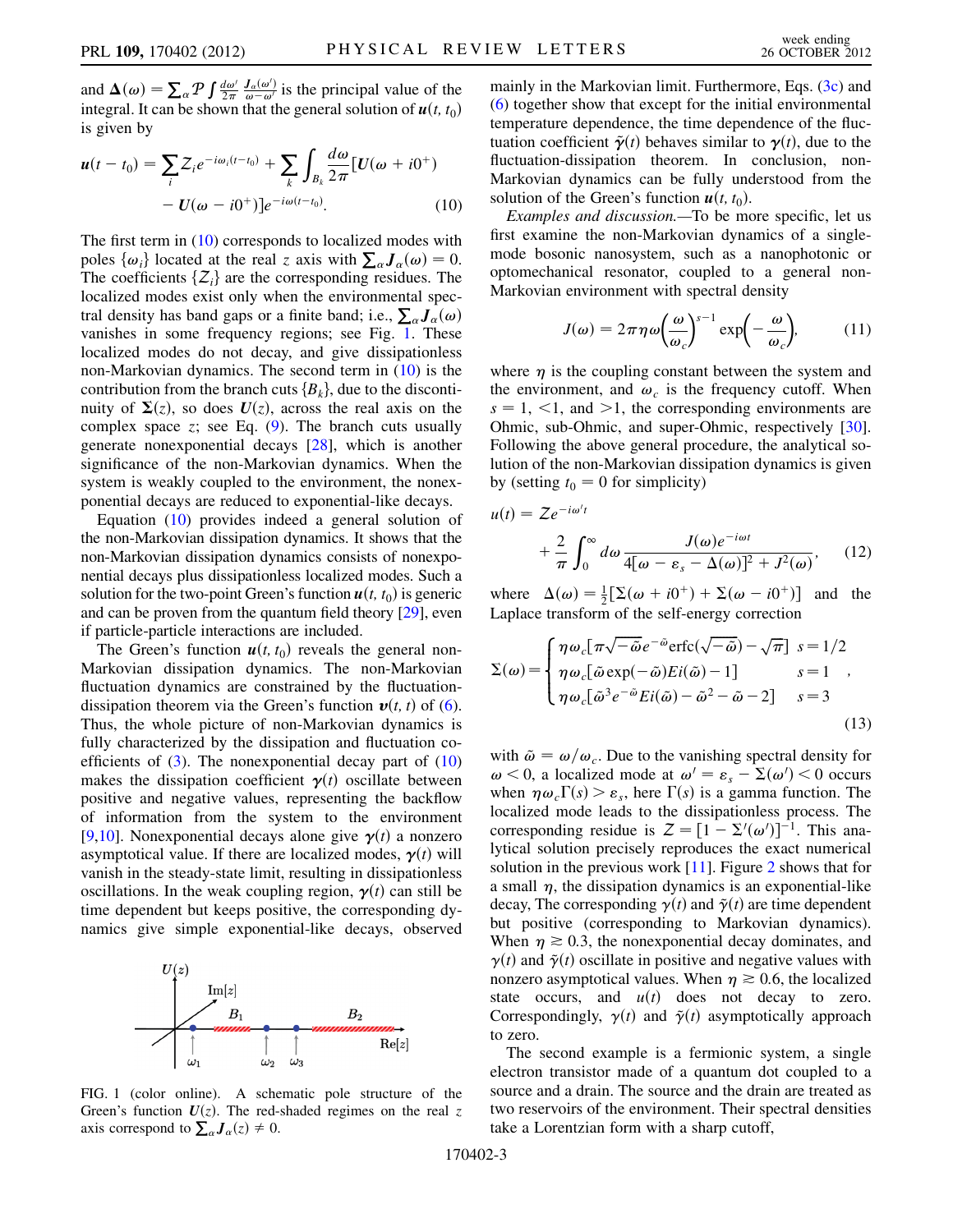<span id="page-3-0"></span>

FIG. 2 (color online). The time evolution of the Green's function  $u(t)$ , the dissipation and the fluctuation coefficients,  $\gamma(t)$  and  $\tilde{\gamma}(t)$ , in a sub-Ohmic bath, for several different values of the coupling constant  $\eta$ . Here we take other parameters  $\omega_c = \varepsilon_s$ , and  $k_BT = \varepsilon_s$ .

$$
J_{\alpha}(\omega) = \frac{\Gamma_{\alpha}d_{\alpha}^{2}}{(\omega - \omega_{c})^{2} + d_{\alpha}^{2}} \Theta(\Omega - |\omega - \omega_{c}|), \qquad (14)
$$

with  $\alpha = L(R)$  for the source (drain), where  $d_{\alpha}$  is the halfwidth of the spectral density and  $\Gamma_{\alpha}$  is the coupling strength between the system and reservoir  $\alpha$ . We add a sharp cutoff to simulate a finite band for the environmental density of states. When  $\Omega \rightarrow \infty$ , the above spectral density is reduced to the usual Lorentzian spectral density that has been used in various studies of nanoelectronics [[8](#page-4-11),[31](#page-4-28)–[34\]](#page-4-29). We consider the symmetric case,  $(\Gamma_L, d_L) = (\Gamma_R, d_R) =$  $(\Gamma, d)$ . Then the analytical solution of the Green's function  $u(t)$  becomes

$$
u(t) = \sum_{j=1}^{2} Z_j e^{-i\omega'_j t}
$$
  
+ 
$$
\frac{1}{\pi} \int_{\omega_c - \Omega}^{\omega_c + \Omega} d\omega \frac{J(\omega) e^{-i\omega t}}{[\omega - \varepsilon_s - \Delta(\omega)]^2 + J^2(\omega)}, \quad (15)
$$

where  $J(\omega) = J_L(\omega) = J_R(\omega)$  and  $\Delta(\omega)$  is the real part of<br>the self-energy  $\Sigma(\omega)$ the self-energy  $\Sigma(\omega)$ ,

$$
\Sigma(\omega) = \frac{J(\omega)}{\pi} \left[ \log \frac{\omega_c - \Omega - \omega}{\omega_c + \Omega - \omega} + \frac{2(\omega - \omega_c)}{d} \tan^{-1} \frac{\Omega}{d} \right].
$$
\n(16)

The two localized states are located outside of the band, i.e.,  $\omega'_j = \varepsilon_s + \Sigma(\omega'_j)$ , with  $\omega'_1 < \omega_c - \Omega$ , and  $\omega'_2 >$ <br>  $\omega_t + \Omega$ . The corresponding regidue is given by  $Z =$  $\omega_c + \Omega$ . The corresponding residue is given by  $Z_j =$ dissipationless process and the integral term shows a  $-\Sigma'(\omega'_j)^{-1}$ . Again, the localized modes lead to a singlenonexponential decay. Taking  $\Omega \rightarrow \infty$ , the two localized modes are excluded, and the solution of  $u(t)$  reproduces the exact non-Markovian dynamics of the usual Lorentzian spectral density (for detailed derivation, see Ref. [\[22\]](#page-4-15)).

The third example is a two-level system with singlephoton processes under the rotating wave approximation (spontaneous emission). In general, a multilevel atomic open system does not obey the master equation ([2\)](#page-1-0). However, the Schrödinger equation of a two-level atomic system with only spontaneous single-photon emission processes (at zero temperature) can be reduced to the Dyson equation of  $(4a)$  $(4a)$  [[35](#page-4-30)[–37\]](#page-4-31). For a two-level artificial atom, such as a quantum dot, embedded in photonic crystals, because of the photonic band gap it was shown  $\left[36\right]$  $\left[36\right]$  $\left[36\right]$  that the corresponding solution contains exponential decays, nonexponential decays, and localized bound modes all together. We find analytically [[38](#page-4-33)] that the complex pole with exponential decay shown in Ref. [\[36\]](#page-4-32) has been included in the branch-cut integral of [\(10\)](#page-2-0). Explicitly, the spectral density of the photonic crystals is  $J(\omega) =$  $\frac{2C}{\sqrt{\omega - \omega_e}} \Theta(\omega - \omega_e)$  [[35](#page-4-30),[36](#page-4-32)]. From Eq. ([10](#page-2-0)), we directly obtain the analytical solution of the spontaneous-emission dynamics

$$
u(t) = \frac{2\omega_r}{3\omega_r + \Delta} e^{i(\omega_r - \omega_e)t} + \frac{C}{\pi} \int_{\omega_e}^{\infty} d\omega \frac{\sqrt{\omega - \omega_e} e^{-i\omega t}}{(\omega - \varepsilon_s)^2 (\omega - \omega_e) + C^2}, \quad (17)
$$

where  $\omega_r$  is the real root given by  $(\omega_r + \Delta)\sqrt{\omega_r} = C$ , and  $\Delta = \varepsilon = \omega_r$  is the detuning. This analytical solution  $r_{s} = r_{s} + r_{e}$  and accurating. This almost analytical and numerical solutions  $\Delta = \varepsilon_s - \omega_e$  is the detuning. This analytical solutions<br>recovers both the exact analytical and numerical solutions given in Refs. [\[35,](#page-4-30)[36\]](#page-4-32).

The above examples show that very different open systems coupled to very different environments obey the same solution, Eq. [\(10\)](#page-2-0), of the non-Markovian dynamics. The solutions of these examples can further be written in general as  $u(t - t_0) = \int_{-\infty}^{\infty} \frac{d\omega}{2\pi} \mathcal{D}(\omega) \exp\{-i\omega(t - t_0)\}\text{ with}$ 

<span id="page-3-1"></span>
$$
\mathcal{D}(\omega) = 2\pi \sum_{j} Z_{j} \delta(\omega - \omega_{j}') + \frac{J(\omega)}{[\omega - \varepsilon_{s} - \Delta(\omega)]^{2} + J^{2}(\omega)/4}.
$$
\n(18)

Equation ([18](#page-3-1)) shows that the environment modifies the system spectrum as a combination of localized modes (dissipationless process) plus a continuum spectrum part (nonexponential decays). Remarkably, the result obtained from these simple examples gives indeed the underlying structure of two-point correlation functions in arbitrary complicated systems [\[29\]](#page-4-23). This indicates that alternatively, non-Markovian dynamics can be fully characterized by the environmental-modified spectrum of the system. If the spectrum of an open system can be measured, its non-Markovian dynamics can be extracted from its Fourier transform. This largely simplifies the exploration of the general properties of non-Markovian'' dynamics for more complicated open systems.

Conclusion.—By connecting the exact master equation with the nonequilibrium Green's functions, we derive a general analytical solution of the non-Markovian dynamics for open systems of noninteracting fermions (bosons) linearly coupled to thermal environments of noninteracting fermions (bosons), i.e., Eq.  $(10)$  $(10)$  $(10)$  or  $(18)$  $(18)$ . From the